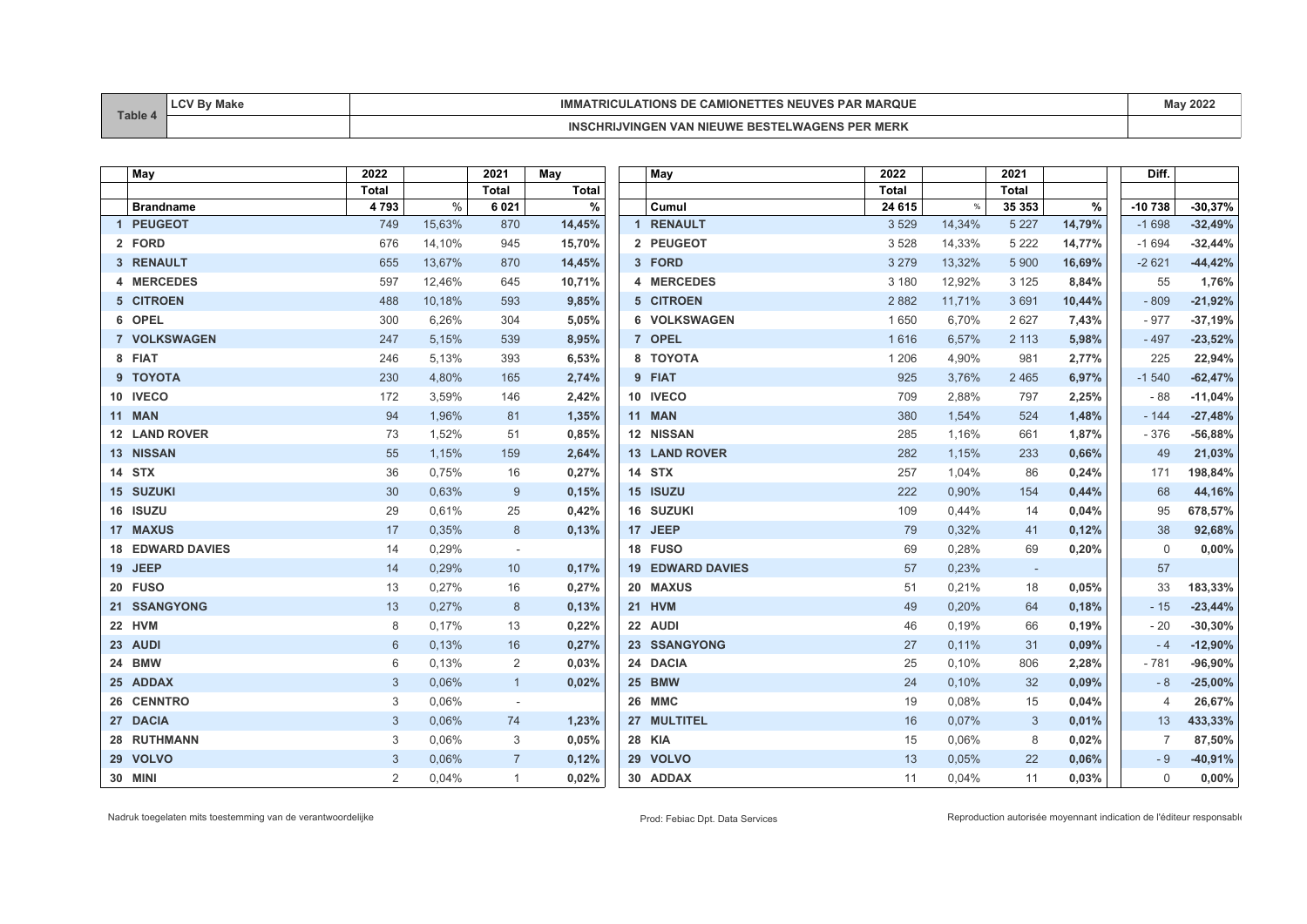|                 | <b>LCV By Make</b><br><b>IMMATRICULATIONS DE CAMIONETTES NEUVES PAR MARQUE</b> |                               |                                                        |       |                          |              | <b>May 2022</b> |                               |                |       |                          |       |                |           |
|-----------------|--------------------------------------------------------------------------------|-------------------------------|--------------------------------------------------------|-------|--------------------------|--------------|-----------------|-------------------------------|----------------|-------|--------------------------|-------|----------------|-----------|
|                 | Table 4                                                                        |                               | <b>INSCHRIJVINGEN VAN NIEUWE BESTELWAGENS PER MERK</b> |       |                          |              |                 |                               |                |       |                          |       |                |           |
|                 | May                                                                            |                               | 2022                                                   |       | 2021                     | May          |                 | May                           | 2022           |       | 2021                     |       | Diff.          |           |
|                 |                                                                                |                               | <b>Total</b>                                           |       | <b>Total</b>             | <b>Total</b> |                 |                               | <b>Total</b>   |       | Total                    |       |                |           |
|                 | <b>Brandname</b>                                                               |                               | 4793                                                   | $\%$  | 6 0 21                   | %            |                 | Cumul                         | 24 615         | $\%$  | 35 353                   | $\%$  | -10 738        | $-30,37%$ |
|                 | 31 UAZ                                                                         |                               | $\overline{2}$                                         | 0,04% | $\sim$                   |              |                 | 31 SKODA                      | 8              | 0,03% | 8                        | 0,02% | $\overline{0}$ | 0,00%     |
|                 | 32 BARBOT                                                                      |                               | $\overline{1}$                                         | 0,02% | $\overline{2}$           | 0,03%        |                 | 32 CENNTRO                    | 5              | 0,02% |                          |       | 5              |           |
|                 | 33 EQUI-TREK                                                                   |                               | $\overline{1}$                                         | 0,02% |                          |              |                 | 33 EQUI-TREK                  | 5              | 0,02% | $\overline{4}$           | 0,01% | -1             | 25,00%    |
|                 | 34 PIAGGIO                                                                     |                               | $\overline{1}$                                         | 0,02% | $\overline{1}$           | 0,02%        |                 | 34 MINI                       | 5              | 0,02% | 8                        | 0,02% | - 3            | $-37,50%$ |
| 35 <sub>1</sub> | <b>PORSCHE</b>                                                                 |                               | $\overline{1}$                                         | 0,02% | $\mathbf{1}$             | 0,02%        |                 | 35 RUTHMANN                   | 5              | 0,02% | 6                        | 0,02% | $-1$           | $-16,67%$ |
|                 | 36 SKODA                                                                       |                               | $\overline{1}$                                         | 0,02% | $\mathbf{1}$             | 0,02%        |                 | 36 SUBARU                     | 5              | 0,02% | $\mathbf{1}$             | 0,00% | $\overline{4}$ | 400,00%   |
|                 | 37 THEAULT                                                                     |                               | $\overline{1}$                                         | 0,02% | 3                        | 0,05%        |                 | 37 LEVC                       | $\overline{4}$ | 0,02% | $\sim$                   |       | $\overline{4}$ |           |
|                 |                                                                                | 38 ALFA ROMEO                 |                                                        |       | $\sim$                   |              |                 | 38 MAZDA                      | 4              | 0,02% | $\mathbf{1}$             | 0,00% | 3              | 300,00%   |
|                 | 39 ALKE                                                                        |                               |                                                        |       | $\overline{2}$           | 0,03%        | 39              | <b>PORSCHE</b>                | $\overline{4}$ | 0,02% | $\overline{2}$           | 0,01% | $\overline{2}$ | 100,00%   |
|                 | 40 ALPINA                                                                      |                               |                                                        |       |                          |              |                 | 40 UAZ                        | 4              | 0,02% | $\overline{\phantom{a}}$ |       | $\overline{4}$ |           |
|                 | <b>41 AMELINE</b>                                                              |                               |                                                        |       |                          |              |                 | <b>41 LIGIER PROFESSIONAL</b> | 3              | 0,01% | $\sim$                   |       | 3              |           |
| 42              |                                                                                | <b>ARCTIC TRUCKS</b>          |                                                        |       |                          |              |                 | 42 PIAGGIO                    | 3              | 0,01% | $\overline{4}$           | 0,01% | $-1$           | $-25,00%$ |
|                 | 43 ATM                                                                         |                               |                                                        |       | $\mathbf{1}$             | 0,02%        |                 | <b>43 ROELOFSEN</b>           | 3              | 0,01% | 2                        | 0,01% | $\overline{1}$ | 50,00%    |
| 44              |                                                                                | <b>AUTOMOTIVE</b>             |                                                        |       | $\mathbf{1}$             | 0,02%        |                 | <b>44 ALFA ROMEO</b>          | $\overline{2}$ | 0,01% | $\mathbf{1}$             | 0,00% | $\overline{1}$ | 100,00%   |
|                 | <b>45 CHARDRON</b>                                                             |                               |                                                        |       | $\overline{\phantom{a}}$ |              |                 | 45 ISOLI                      | 2              | 0,01% | $\overline{2}$           | 0,01% | $\mathbf 0$    | 0,00%     |
|                 | <b>46 DANGEL</b>                                                               |                               |                                                        |       | $\overline{2}$           | 0,03%        |                 | <b>46 JAGUAR</b>              | $\overline{2}$ | 0,01% | 3                        | 0,01% | $-1$           | $-33,33%$ |
|                 |                                                                                | <b>47 ESAGONO ENERGIA</b>     |                                                        |       | $\overline{a}$           |              |                 | 47 ALKE                       | $\mathbf{1}$   | 0,00% | 9                        | 0.03% | $-8$           | $-88,89%$ |
| 48              | <b>GOUPIL</b>                                                                  |                               |                                                        |       | 2                        | 0,03%        |                 | <b>48 ALPINA</b>              | $\mathbf{1}$   | 0,00% | $\mathbf{1}$             | 0,00% | 0              | 0,00%     |
|                 | 49 HYUNDAI                                                                     |                               |                                                        |       |                          |              |                 | <b>49 ARCTIC TRUCKS</b>       | $\mathbf{1}$   | 0,00% | $\sim$                   |       | $\overline{1}$ |           |
| 50              | <b>ISOLI</b>                                                                   |                               |                                                        |       | $\mathbf{1}$             | 0,02%        |                 | 50 BARBOT                     | $\mathbf{1}$   | 0,00% | 6                        | 0,02% | $-5$           | $-83,33%$ |
|                 | 51 IVECO / ABK                                                                 |                               |                                                        |       | $\overline{7}$           | 0,12%        |                 | 51 CHARDRON                   |                | 0,00% | $\overline{1}$           | 0,00% | $\mathbf{0}$   | 0,00%     |
| 52              | <b>JAGUAR</b>                                                                  |                               |                                                        |       | $\mathbf{1}$             | 0,02%        |                 | 52 ESAGONO ENERGIA            | $\mathbf 1$    | 0,00% | $\sim$                   |       | $\overline{1}$ |           |
|                 | <b>53 KIA</b>                                                                  |                               |                                                        |       | $\overline{4}$           | 0,07%        |                 | 53 HYUNDAI                    | $\mathbf{1}$   | 0,00% | $\overline{7}$           | 0,02% | $-6$           | $-85,71%$ |
|                 |                                                                                | <b>54 LECAPITAINE</b>         |                                                        |       |                          |              |                 | 54 IVECO / ABK                | 1              | 0,00% | 15                       | 0,04% | $-14$          | $-93,33%$ |
|                 | 55 LEVC                                                                        |                               |                                                        |       |                          |              |                 | 55 RAM                        | $\mathbf{1}$   | 0,00% | $\overline{1}$           | 0,00% | $\mathbf 0$    | 0,00%     |
|                 |                                                                                | <b>56 LIGIER PROFESSIONAL</b> |                                                        |       |                          |              |                 | 56 SEAT                       | 1              | 0,00% | $\sim$                   |       | -1             |           |
|                 | 57 MAZDA                                                                       |                               |                                                        |       |                          |              |                 | 57 THEAULT                    | $\mathbf{1}$   | 0,00% | 15                       | 0,04% | $-14$          | $-93,33%$ |
| 58              | <b>MITSUBISHI</b>                                                              |                               |                                                        |       | 18                       | 0,30%        |                 | 58 AMELINE                    |                |       | 3                        | 0,01% | - 3            | 0,00%     |
|                 | 59 MMC                                                                         |                               |                                                        |       | $\mathbf{1}$             | 0,02%        |                 | <b>59 ATM</b>                 | $\blacksquare$ |       | $\overline{4}$           | 0,01% | $-4$           | 0,00%     |
| 60              | <b>MULTITEL</b>                                                                |                               |                                                        |       | $\mathbf{1}$             | 0,02%        |                 | 60 AUTOMOTIVE                 |                |       |                          | 0,00% | - 1            | 0,00%     |
|                 | 61 NEXTEM                                                                      |                               |                                                        |       | $\overline{\phantom{a}}$ |              |                 | 61 DANGEL                     |                |       | 5                        | 0,01% | $-5$           | 0,00%     |

Nadruk toegelaten mits toestemming van de verantwoordelijke enteredities and the verantwoordelijke prod: Febiac Dpt. Prod: Febiac Dpt. Data Services Reproduction autorisée moyennant indication de l'éditeur responsable